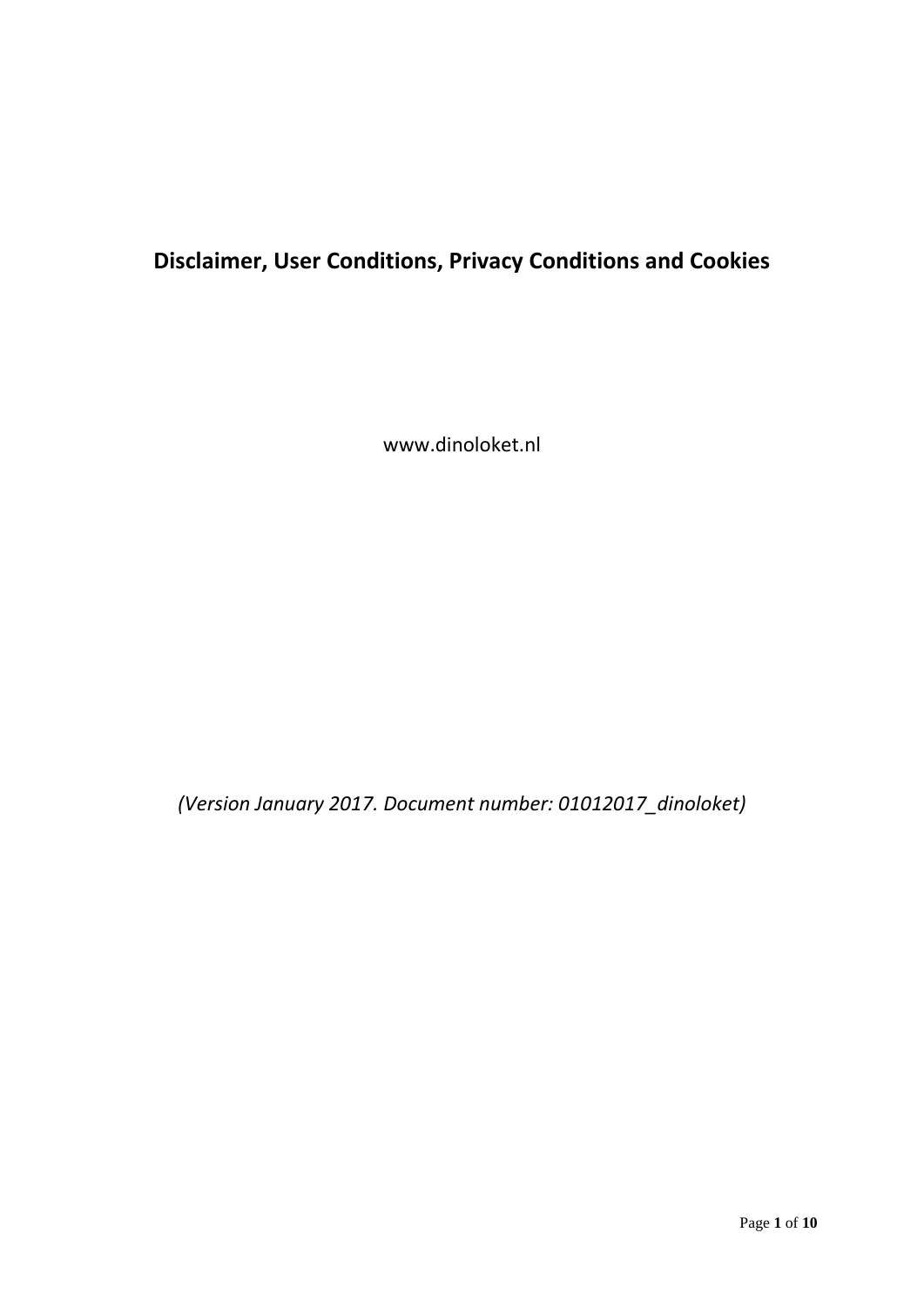## **1. Disclaimer**

The conditions of this Disclaimer apply to all information, models and data that is offered on or via this website (hereinafter referred to as the "**Website**") (hereinafter referred to as the "**Information**") and all services and activities which are performed by the Geologische Dienst Nederland (part of the Netherlands Organisation for Applied Scientific Research TNO, a public legal entity pursuant tp article 3 of the TNO law) (hereinafter referred to as: "**TNO**") that are related to the Information.

By visiting the Website or by using the Information, in any way whatsoever, you agree with the contents and the applicability of this Disclaimer. In case of a conflict between applicable conditions that relate to specific products and services of TNO and the conditions of this Disclaimer, the first mentioned conditions shall prevail.

## **Use of the Website**

The Information is only meant as general information with regard to the Dutch subsurface and the continental shelf, and is not in any way provided in view of any specific use. Therefore, no rights can be derived from the Information other than the rights that are explicitly granted in writing by TNO to a user of such Information via the User Conditions outlined below.

TNO exercises due diligence when preparing and maintaining the Website and the Information. Certain parts of the Information consist of predictions and estimates of the Dutch subsurface and the continental shelf. TNO uses sources that can reasonably be deemed reliable. Nevertheless, TNO cannot guarantee the accuracy and completeness of the Information, nor does TNO guarantee that the Website shall function without errors or interruption. It is not permitted to use the Website and/or the Information in a manner that is violating the law, the applicable conditions (being this Disclaimer and any special conditions) and/or that what must be deemed proper in society. It is also not permitted to use the Website and/or the Information in a manner which could reasonably lead to damage, interruption or impediment of the Website or its facilities, for example by the spreading of a computer virus, hacking or password mining.

#### **Limitation of liability TNO**

TNO is never liable for inaccuracy or incompleteness of the Information and the (delayed) services it offers. Moreover, TNO is never liable for damages as a result of:

- 1. interruptions with regard to the Website;
- 2. interception, change or improper use of information that was sent from or to the Website;
- 3. defects, viruses or other deficiencies to equipment and/or software that occurred as a result of the use of the Website;
- 4. loss of data as a result of use of the Website; and
- 5. claims of third parties with regard to the Information.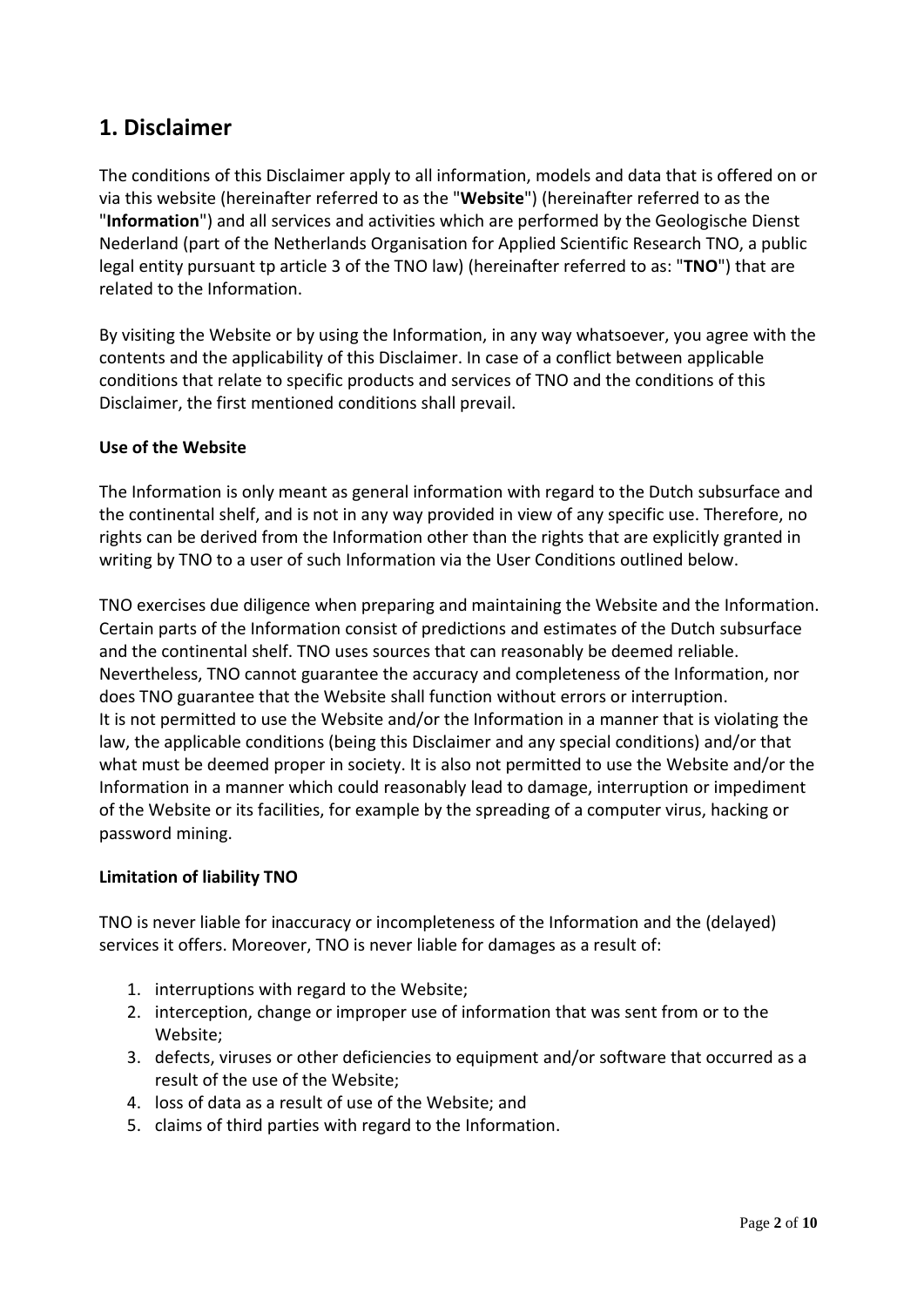## **Information from third parties**

The Website may contain hyperlinks to websites of third parties that are not under the control of TNO and for which TNO is not responsible. These hyperlinks are only included on the Website as extra service. Nothing of the information, products and/or services that are offered on or via these third-party websites can be considered as being recommended by TNO. The use of such hyperlinks is entirely at your own risk and TNO is in no way liable for those websites and the information, products and/or services offered thereon.

## **Changes**

TNO reserves the right to change the Information, including the text of this Disclaimer, at any time without giving further notice thereof. Changes shall enter into force from the time at which the changed Information is posted on the Website. Therefore, it is recommended to check periodically if the Information, including the text of this Disclaimer, has been changed.

#### **Dutch version prevails**

The version of this Disclaimer written in Dutch is the only legally binding version of this Disclaimer and prevails over this English translation thereof.

## **Applicable law**

Services of TNO, the Website and the Disclaimer are governed exclusively by Dutch law. Any disputes arising from or related to services of TNO, the Website and this Disclaimer shall be brought exclusively before the competent court in The Hague.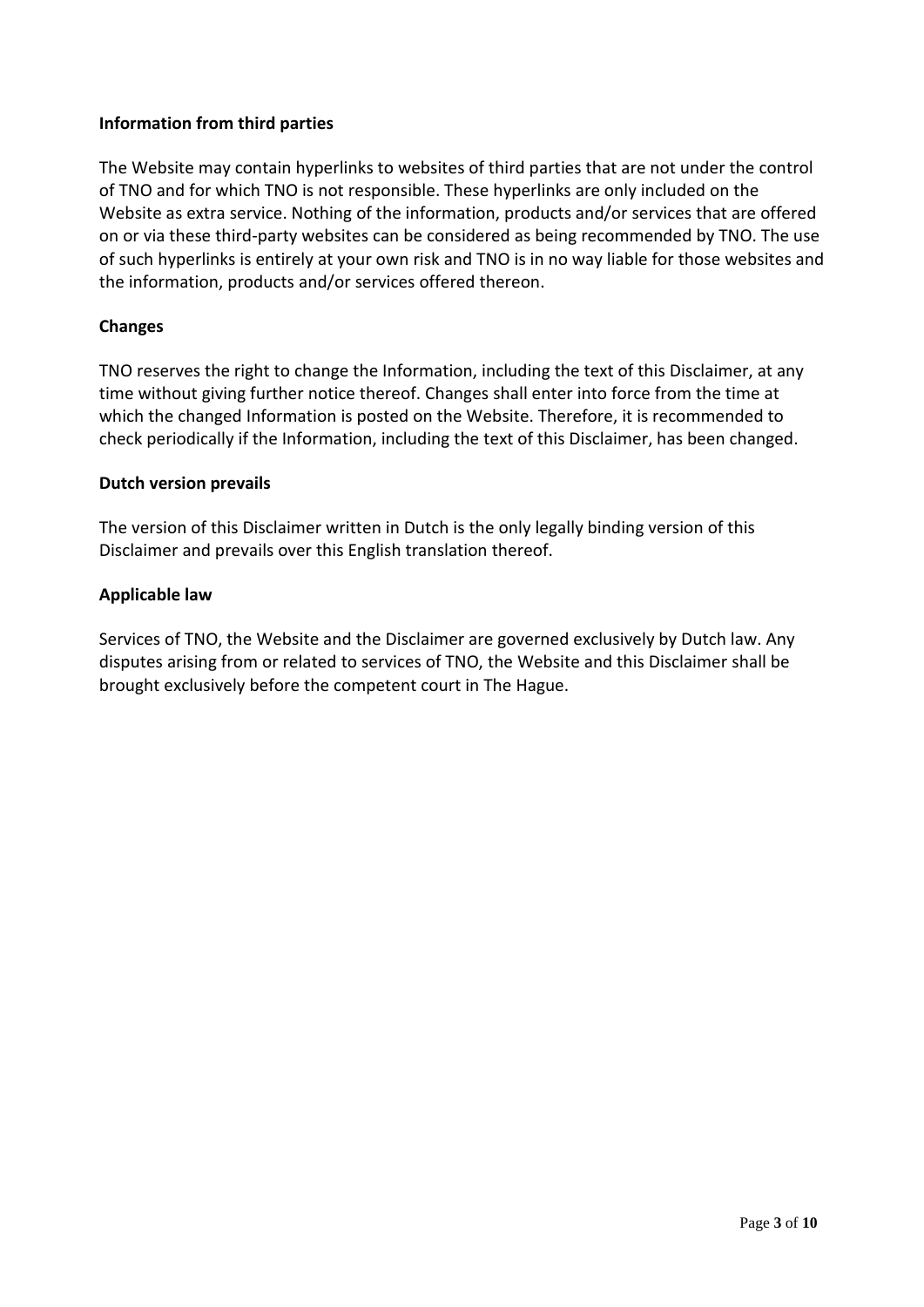## **2. User Conditions**

## **Article 1 - Definitions**

The definitions below, if and insofar as they are written with a capital letter, shall in these conditions have the meaning as described in this article.

| <b>Article</b>          | an article in these Conditions;                                                                                                                                                                                                                                                                                                                                                           |
|-------------------------|-------------------------------------------------------------------------------------------------------------------------------------------------------------------------------------------------------------------------------------------------------------------------------------------------------------------------------------------------------------------------------------------|
| <b>Copyright holder</b> | the natural person or legal entity who<br>pursuant to authorship or acquisition of<br>rights is or has become copyright holder on<br>one or more Works or has another<br>intellectual copyright with regard to the<br>Works;                                                                                                                                                              |
| <b>BRO</b>              | subsurface key register, consisting of<br>information and models with regard to the<br>subsurface of the Netherlands and the<br>continental shelf, of which the Minister of<br>Infrastructure and the Environment is the<br>holder - as laid down in the Law subsurface<br>key register (Wet basisregistratie<br>ondergrond) - and over which TNO conducts<br>the operational management; |
| <b>DINO</b>             | the central database created and published<br>by TNO for information about the<br>subsurface of the Netherlands which can be<br>reviewed on or via the Website, and the<br>software that has been developed by TNO<br>or on behalf of TNO in order to be able to<br>use the database;                                                                                                     |
| <b>User</b>             | the natural person or legal entity who has<br>access to DINO, BRO and/or the Works via<br>the Website;                                                                                                                                                                                                                                                                                    |
| <b>Model</b>            | DGM, REGIS II, GeoTOP and all other models<br>on the Website;                                                                                                                                                                                                                                                                                                                             |
| <b>Promotional Use</b>  | the use of the Works as described in Article<br>4.2 and further;                                                                                                                                                                                                                                                                                                                          |
| <b>TNO</b>              | Geologische Dienst Nederland (part of the<br>Netherlands Organisation for Applied<br>Scientific Research TNO, a public legal entity                                                                                                                                                                                                                                                       |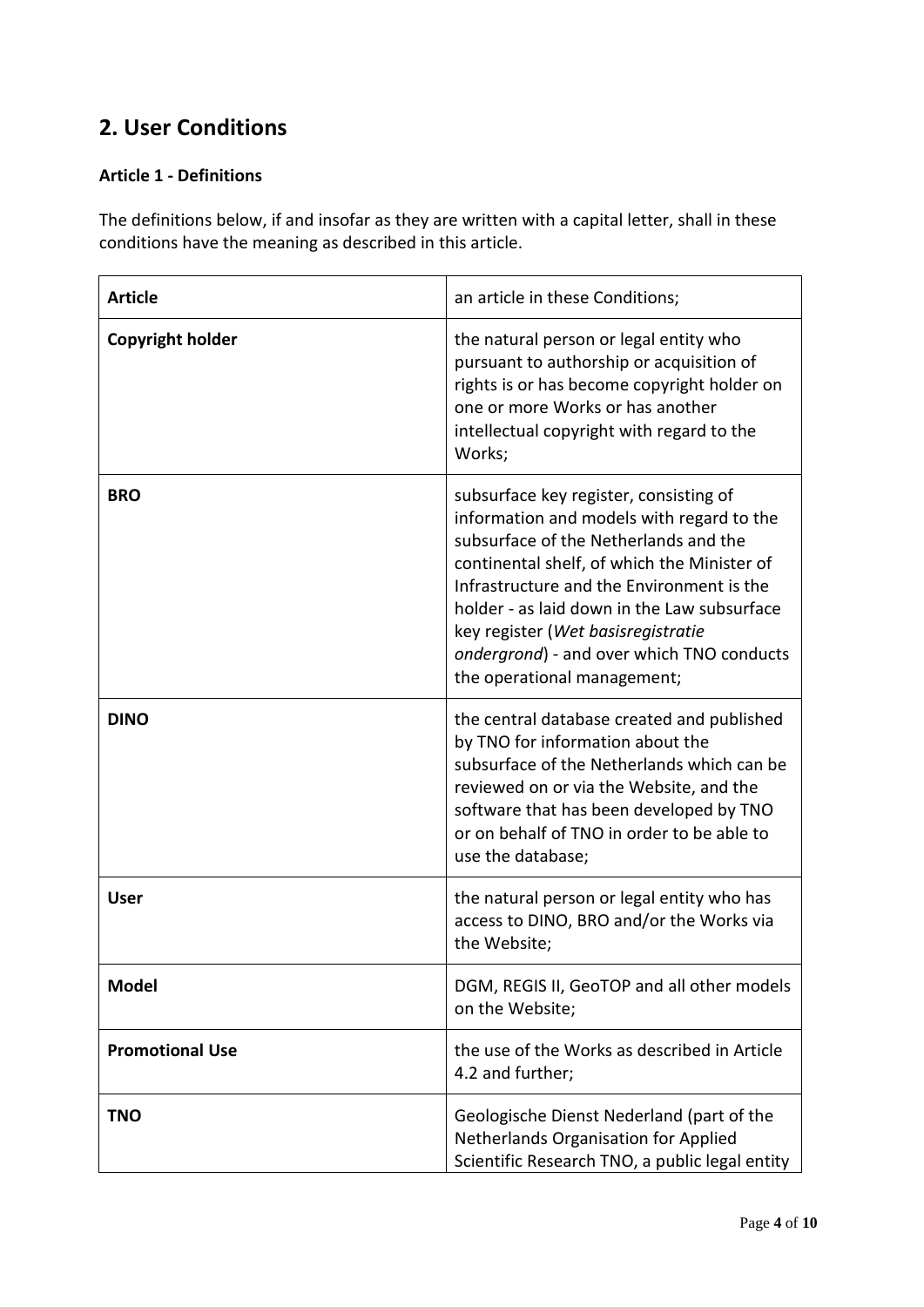|                   | pursuant to article 3 of the TNO law);                                      |
|-------------------|-----------------------------------------------------------------------------|
| <b>Conditions</b> | these user conditions;                                                      |
| Website           | www.dinoloket.nl                                                            |
| <b>Works</b>      | all information, Models and data that are<br>offered on or via the Website. |

## **Article 2 – Conditions**

These Conditions apply to any use of the Website by the User. By visiting the Website or by using the Works, in any way whatsoever, the User accepts the contents and the applicability of these Conditions and furthermore acknowledges to be bound by the Conditions. TNO expressly rejects all other conditions - including general conditions used by User - which rejection the User acknowledges and accepts.

## **Article 3 - Personal information and privacy**

- 3.1 With regard to (the processing of) personal information, TNO uses the Privacy Conditions outlined below.
- 3.2 Notwithstanding the contents of the Privacy Conditions, TNO reserves the right to disclose personal information to Copyright Holders and/or third parties if and insofar as the User does not comply with the provisions of these Conditions and/or due to the use of the Works violates or has violated the respective Copyright Holders and/or third parties.
- 3.3.3 The User guarantees that personal information submitted with the registration is correct and complete, and indemnifies TNO for any damages that could arise from the inaccuracy or incompleteness of this information.

## **Article 4 - Intellectual property rights**

- 4.1 The User acknowledges that the full property rights with regard to the Works are held by the Copyright Holder. All Works that are available on or via the Website can be used freely, unless explicitly determined otherwise in any special conditions.
- 4.2 If intellectual property rights are explicitly held by others than TNO with regard to the Works, then the User acknowledges that the intellectual property rights on those Works accrue to the Copyright Holder with regard to those Works. For this purpose, the respective Work must explicitly mention the name of the Copyright Holder.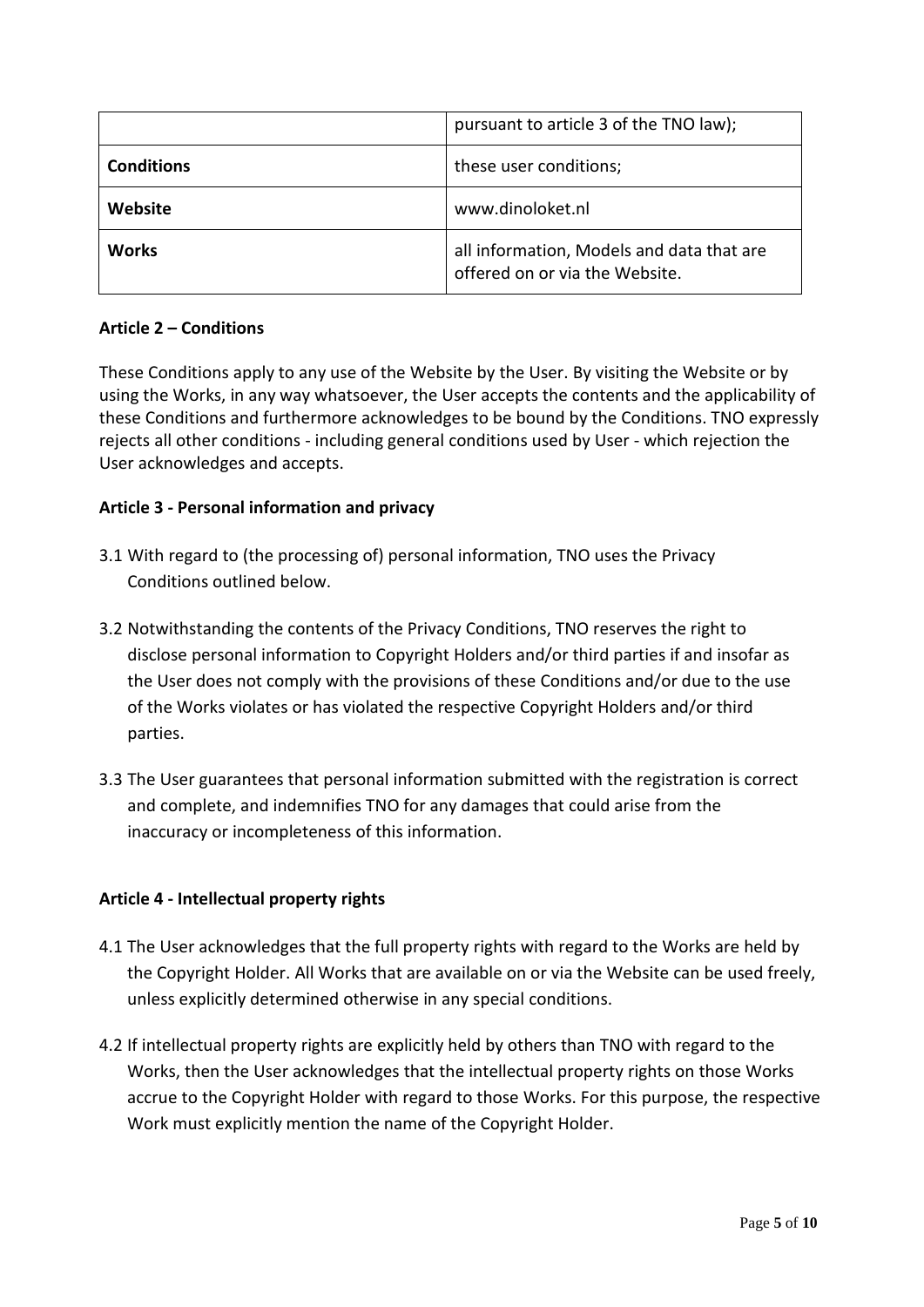- 4.3 All Models are and remain the full property of TNO.
- 4.4 The User shall not commit or fail to commit any actions that have negative consequences for the rights or the entitlement of a Copyright Holder to his or her Work.
- 4.5 The User shall immediately report to TNO all violations or possible violations of the rights of a Copyright Holder it has observed with regard to a Work. Whether or not legal or extrajudicial steps shall be taken against such violation or if settlements are reached with regard to such, is at the exclusive discretion of the relevant Copyright Holder.

#### **Article 5 - User of the Works**

- 5.1 The Website aims to make the Works accessible to the public. That is why the User must refrain from any act that would limit the free access to and the use of the Works or would be associated with a monetary goal on the side of the User.
- 5.2 Use of the Works without mention of the relevant Copyright Holder as referred to in Article 4.2, is not permitted. That is why with the Works, or if applicable in the colophon, a properly legible caption must be included which refers to the relevant Copyright Holder. Any other use of the Works is not permitted, unless explicitly agreed otherwise. If the User would like to use one or more Works in another manner, the User must contact TNO. TNO shall subsequently contact the relevant Copyright Holder. The Copyright Holder can attach additional conditions to the intended use.

#### **Article 6 - Termination**

- 6.1 TNO can refuse the User access to the Website at any time for its own reasons, without being obligated to compensate damages that were incurred as a result of the refusal.
- 6.2 After written notification by TNO and/or the Copyright Holder, the User must cease and desist any multiplication and/or disclosure of the relevant Works and destroy or remove all reproductions of the relevant Works.

#### **Article 7 - Liability and indemnification**

7.1 If the User due to the use of one or more Works infringes on rights of third parties, including but not limited to copyrights and portrait rights of third parties, these third parties can take action against the User. TNO is not liable for the damages the User incurs as a result thereof. Nor can TNO be obligated by the User to cooperate in the rebuttal of such infringement, or assist the User in any other way.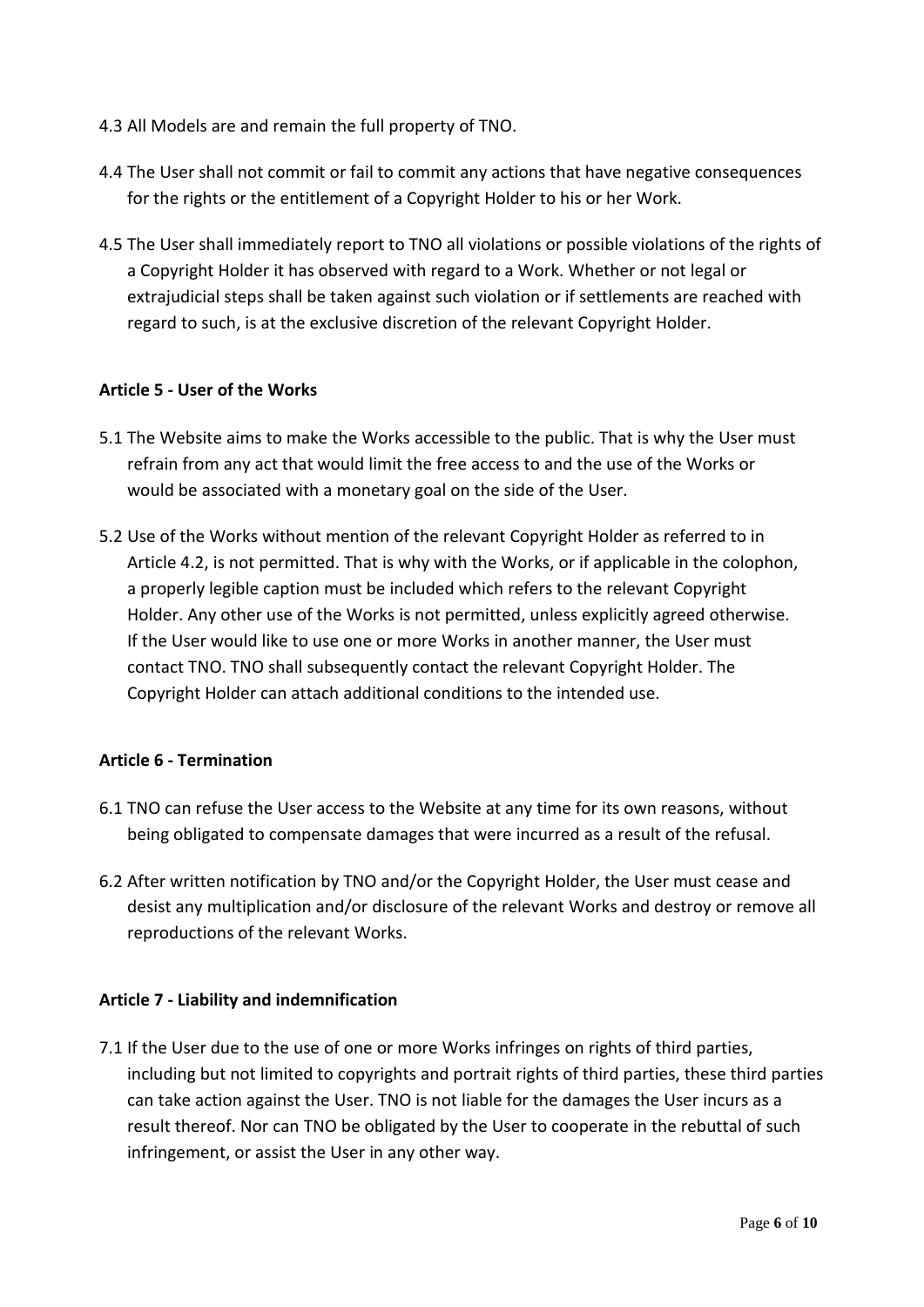7.2 The User indemnifies TNO for claims of third parties mentioned in Article 7.1, as well as for damages arising from and associated with such claims.

## **Article 8 - Changes**

TNO reserves the right to change the Works, including the text of these Conditions, at any time without giving further notice thereof. Changes shall enter into force from the time at which the changed Works are posted on the Website. Therefore, it is recommended to check periodically if the Works, including the text of these Conditions, have been changed.

#### **Article 9 - Applicable law and disputes**

These Conditions are governed exclusively by Dutch law. Any disputes arising from or in connection with these Conditions shall exclusively be brought before the competent court in The Hague.

#### **Article 10 - General**

If any provision of these Conditions for any reason is deemed void, invalid or otherwise do not apply, then this shall in no way affect the applicability or legal validity of the other provisions of these Conditions. In such event TNO shall prepare a new provision that shall be applicable and which shall be as close as possible to the old provision with regard to the content and scope.

The version of these Conditions written in Dutch is the only legally binding version of these Conditions and prevails over this English translation thereof.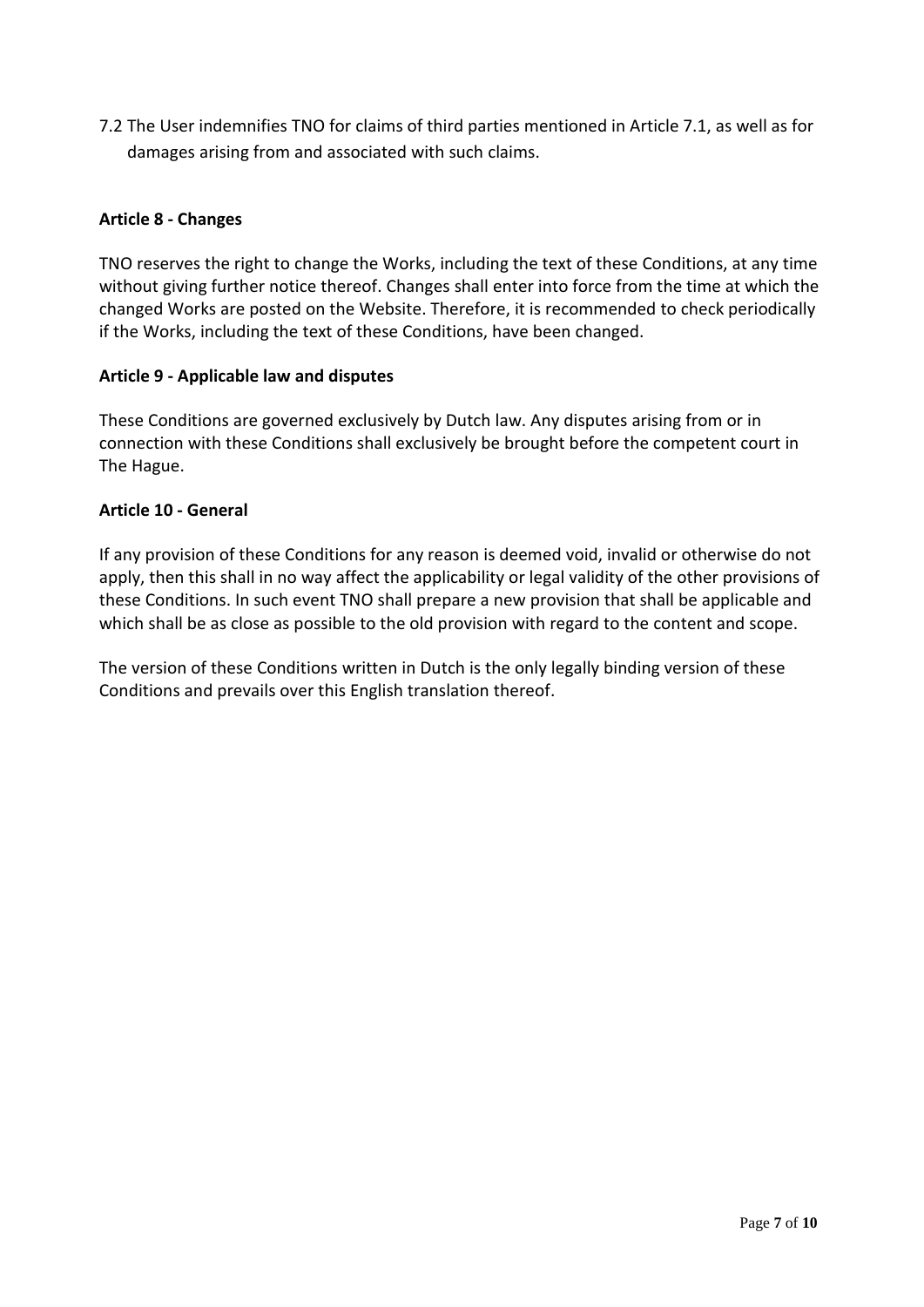## **3. Privacy Conditions**

These Privacy Conditions apply to all information, models, data and information that is offered on or via this website (hereinafter referred to as the "**Website**") (hereinafter referred to as the "**Information**") and all services and activities which are performed by the Geologische Dienst Nederland (part of the Netherlands Organisation for Applied Scientific Research TNO, a public legal entity pursuant to article 3 of the TNO law) (hereinafter referred to as: "**TNO**") that are related to the Information.

By visiting the Website, by using the Information (in any way whatsoever), by contacting TNO by phone, or by sending an email to info@dinoloket.nl or any other TNO email address, you declare to agree with the contents and the applicability of these Privacy Conditions. You also give permission to TNO for the use of specific personal information you provide to us. This concerns information such as your email address, your gender (in order to determine the correct salutation for notifications), your initials and last name. If applicable, also information regarding the organisation where you work (such as the name of the organisation, Chamber of Commerce (CoC) number and Government ID number (GIN)).

TNO shall process this personal information in accordance with the rules of the Privacy Act. In these Privacy Conditions we explain for what purposes we use your personal information.

## **Use of your information**

Your personal information shall never be disclosed to third parties without your prior express written consent, unless the law or a legal ruling obligates TNO to do so.

Your personal information is used by TNO exclusively for the following purposes:

- 1. being able to process your question, request or incident report;
- 2. the sending of email newsletters; and
- 3. the sending of an invitation for DINO/BRO meetings and events.

In order to protect your personal information properly, TNO has provided suitable safeguards. By means of the use of security technology and procedural rules with regard to the access and the use of personal information, TNO shall ensure the protection of your personal information.

If you do not wish to receive newsletters or other types of information from TNO via email, then you can unsubscribe from this separately by means of an email to info@dinoloket.nl. We shall send you a written confirmation of the receipt of your deregistration.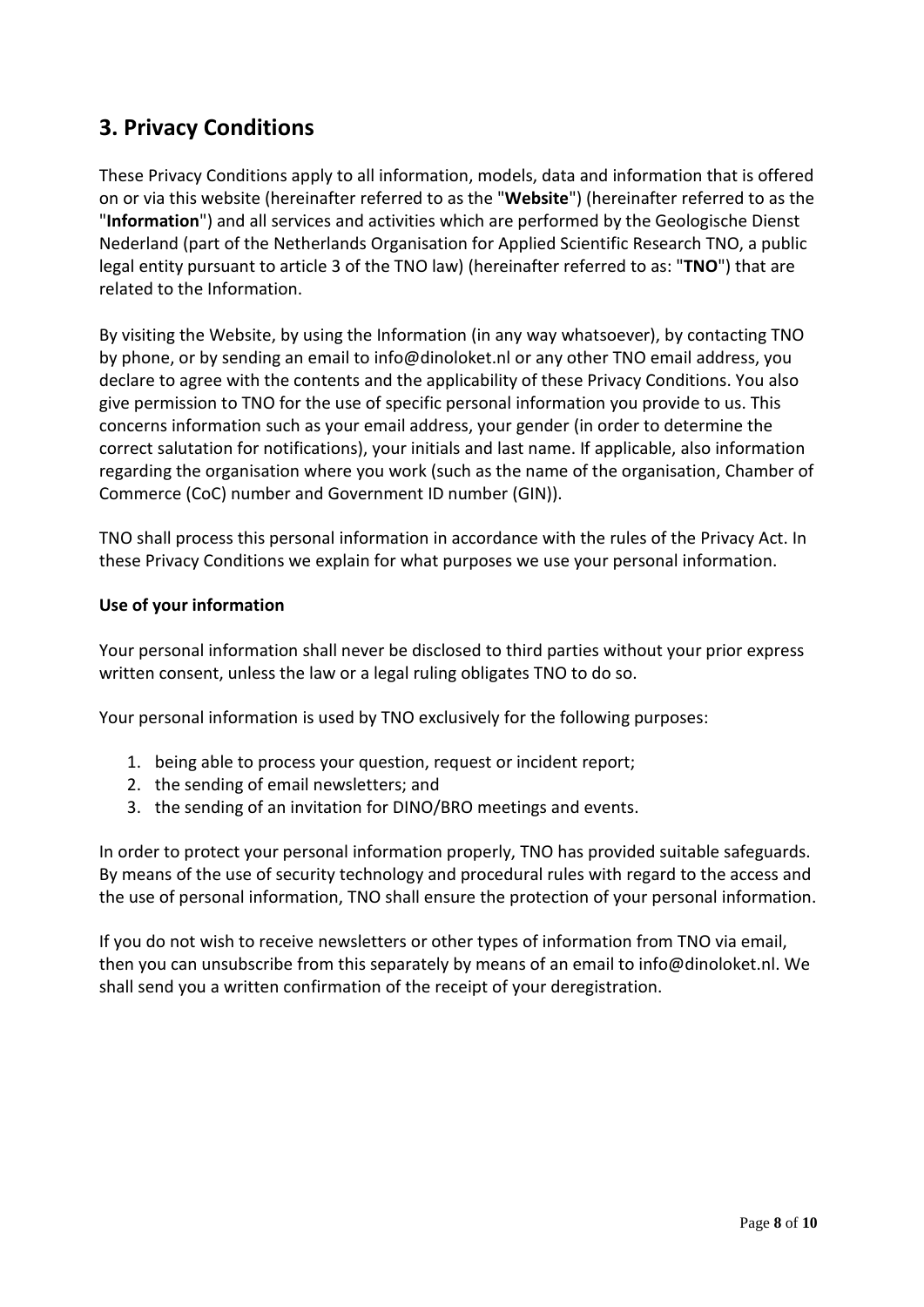## **Questions**

For questions about the contents of these Privacy Conditions, about our activities to protect such or about the use of the Website, you may contact us online via info@dinoloket.nl.

#### **Changes**

TNO reserves the right to change the Information, including the text of these Privacy Conditions, at any time without giving further notice thereof. Changes shall enter into force from the time at which the changed Information is posted on the Website. Therefore, it is recommended to check periodically if the Information, including the text of these Privacy Conditions, has been changed.

#### **Dutch version prevails**

The version of these Privacy Conditions written in Dutch is the only legally binding version of these Privacy Conditions and prevails over this English translation thereof.

#### **Applicable law**

Services of TNO, the Website and the Privacy Conditions are governed exclusively by Dutch law. Any disputes arising from or related to services of TNO, the Website and these Privacy Conditions shall be brought exclusively before the competent court in The Hague.